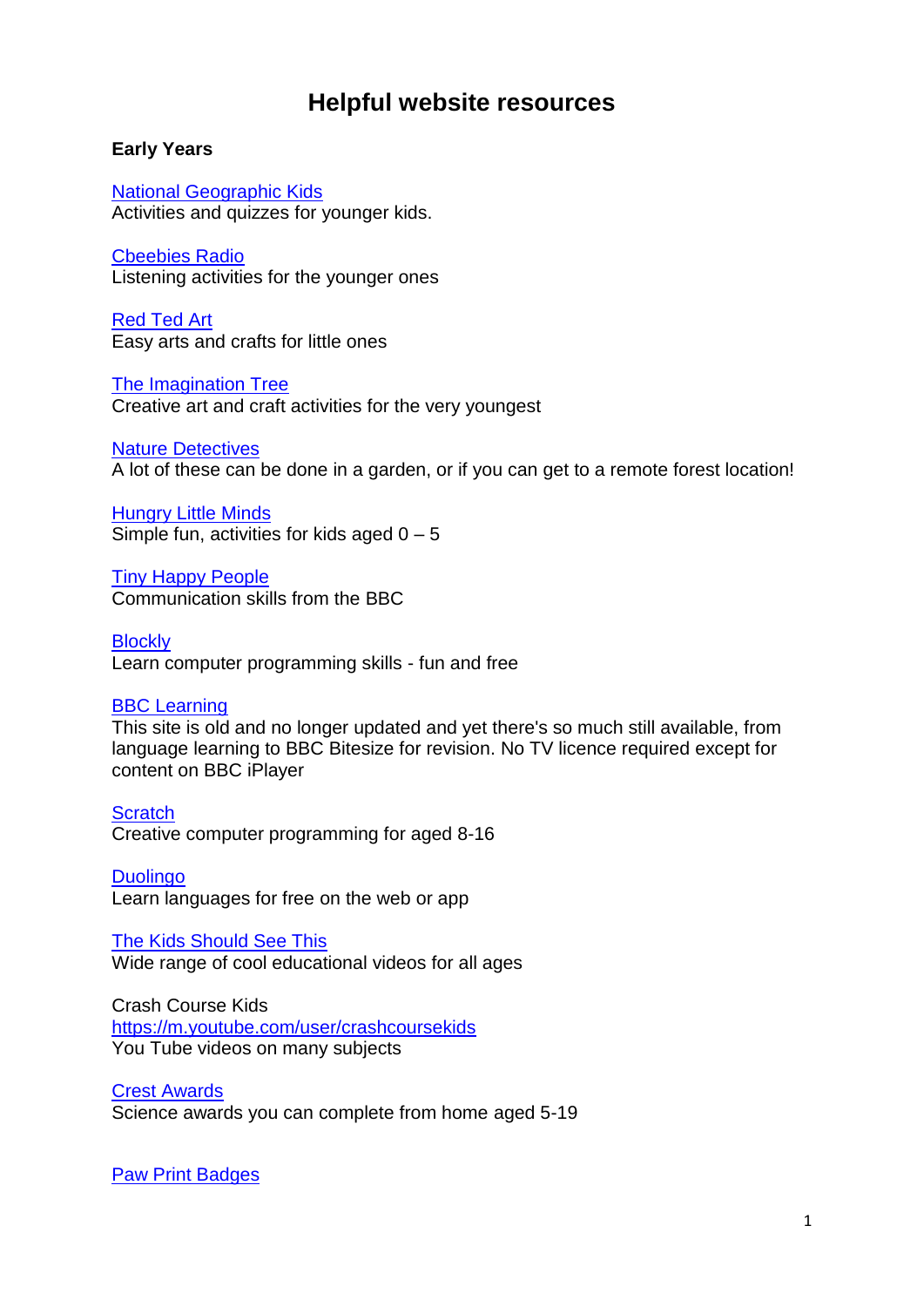Free challenge packs and other downloads. Many activities can be completed indoors. Badges cost but are optional.

**[Tinkercad](https://www.tinkercad.com/)** All kinds of making

#### **[Twinkl](https://www.twinkl.co.uk/)**

This is more for printouts, and usually at a fee, but they are offering a month of free access to parents in the event of school closures.

[Prodigy Maths](https://www.prodigygame.com/) Uses American grades but good for UK Primary age

[British Council](https://www.britishcouncil.org/school-resources/find) Resources for English language learning

[Oxford Owl for Home](https://www.oxfordowl.co.uk/for-home/) Lots of free resources for Primary age

[Blue Peter Badges](https://www.bbc.co.uk/cbbc/joinin/about-blue-peter-badges) If you have a stamp and a nearby post box

[The Artful Parent](https://www.facebook.com/artfulparent/) Good, free art activities

[Toy Theater](https://toytheater.com/) Educational online games

[Geography Games](https://world-geography-games.com/world.html) Geography gaming!

[DK Find Out](https://www.dkfindout.com/uk) Activities and quizzes

[Look, Say, Sing, Play](https://www.nspcc.org.uk/keeping-children-safe/support-for-parents/look-say-sing-play/) Brain-building tips from NSPCC

[Schemas PACEY](https://www.pacey.org.uk/working-in-childcare/spotlight-on/schemas/) How children learn through play

Schemas [CBeebies](https://www.bbc.co.uk/cbeebies/grownups/schemas) How children learn through play

**The [Dad](https://www.youtube.com/channel/UCc_-hy0u9-oKlNdMKHBudcQ) Lab** YouTube videos on art, science and water

[Sooper Books](https://sooperbooks.com/) Free Award-winning Children's Stories

**[Booktrust](https://www.booktrust.org.uk/books-and-reading/have-some-fun/storybooks-and-games/)** Free, online, interactive stories with signing and games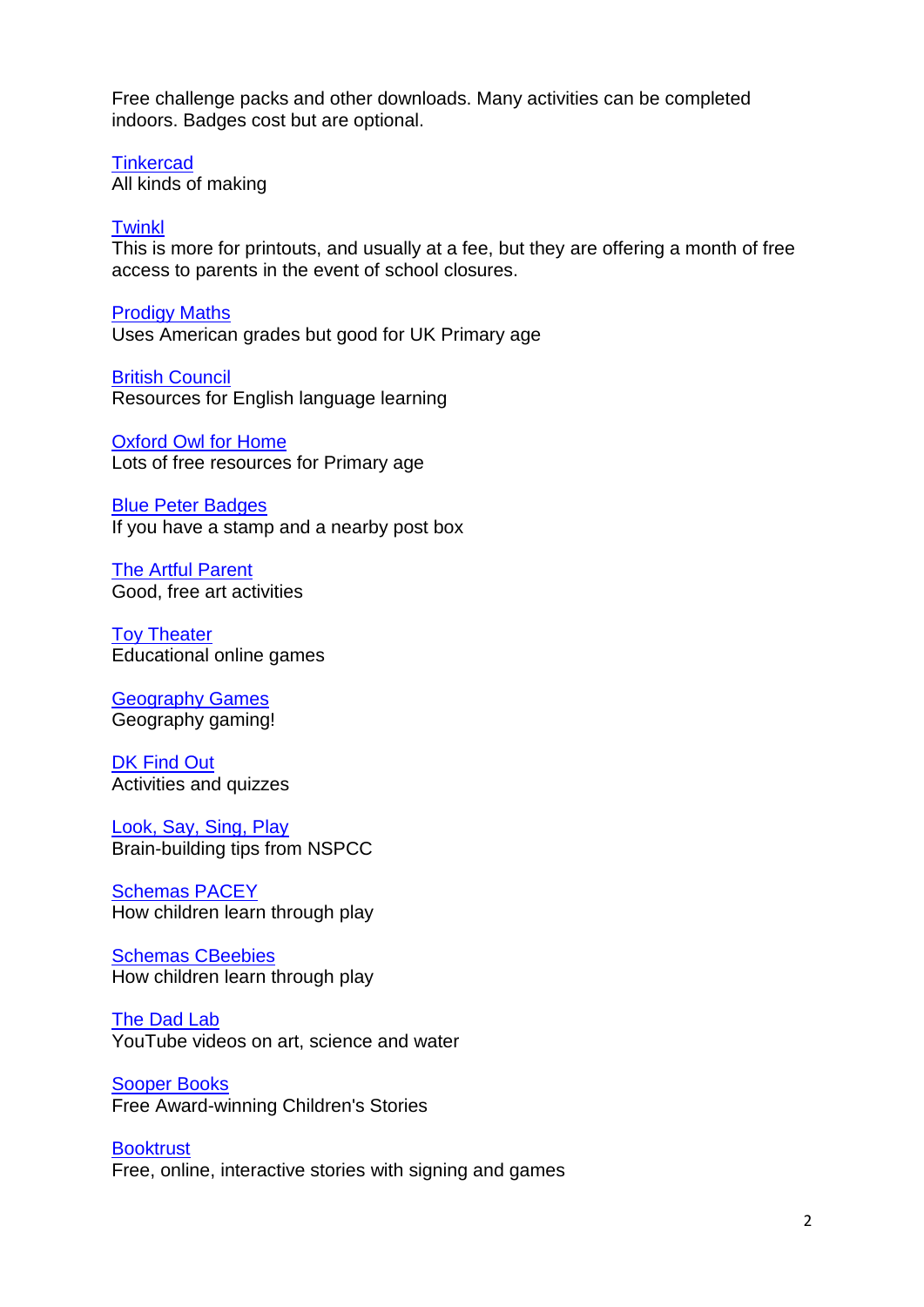## **Teenagers**

#### [Khan Academy](https://www.khanacademy.org/)

Especially good for maths and computing for all ages but other subjects at Secondary level. Note this uses the U.S. grade system but it's mostly common material

#### **[Futurelearn](https://www.futurelearn.com/)**

Free to access 100s of courses, only pay to upgrade if you need a certificate in your name (own account from age 14+ but younger learners can use a parent account).

#### **[Seneca](https://www.senecalearning.com/)**

For those revising at GCSE or A level. Tons of free revision content. Paid access to higher level material.

#### [BBC Learning](http://www.bbc.co.uk/learning/coursesearch/)

This site is old and no longer updated and yet there's so much still available, from language learning to BBC Bitesize for revision. No TV licence required except for content on BBC iPlayer.

**[Scratch](https://scratch.mit.edu/explore/projects/games/)** Creative computer programming for aged 8-16

[Mystery Science](https://mysteryscience.com/) Free science lessons

#### [The Kids Should See This](https://thekidshouldseethis.com/)

Wide range of cool educational videos for all ages

# [Crash Course](https://thecrashcourse.com/)

You Tube videos on many subjects

[Crest Awards](https://www.crestawards.org/) Science awards you can complete from home aged 5-19

[iDEA Awards](https://idea.org.uk/)

Digital enterprise award scheme you can complete online.

**[Tinkercad](https://www.tinkercad.com/)** All kinds of making.

[British Council](https://www.britishcouncil.org/school-resources/find) Resources for English language learning

#### **[Big History Project](https://www.bighistoryproject.com/home)** Multi disciplinary activities aimed at secondary age

[Geography Games](https://world-geography-games.com/world.html) Geography gaming!